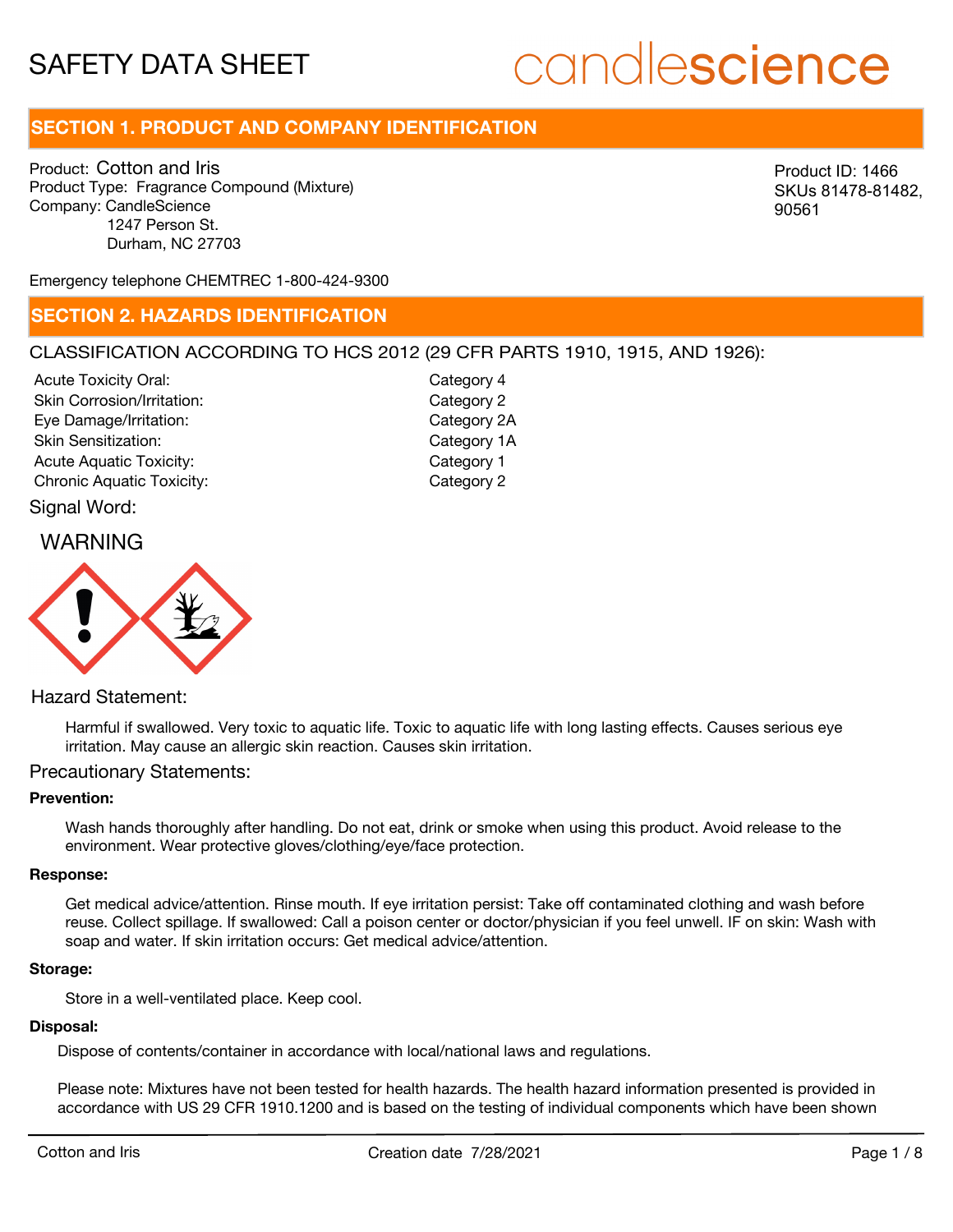# candlescience

to cause or may cause these health effects when tested at higher concentrations or at full strength.

# **SECTION 3. COMPOSITION/INFORMATION ON INGREDIENT**

| Hazardous components                                                            | CAS No.        | Weight %  |
|---------------------------------------------------------------------------------|----------------|-----------|
| Benzyl benzoate                                                                 | 120-51-4       | $10 - 20$ |
| Hexyl cinnamic aldehyde                                                         | $101 - 86 - 0$ | $10 - 20$ |
| Tricyclodecenyl acetate                                                         | 5413-60-5      | $10 - 20$ |
| 2-Isobutyl-4-methyltetrahydro-2H-pyran-4-ol                                     | 63500-71-0     | $5 - 10$  |
| dl-Citronellol                                                                  | 106-22-9       | $1 - 5$   |
| alpha-isoMethyl ionone                                                          | $127 - 51 - 5$ | $1 - 5$   |
| Hexyl salicylate                                                                | 6259-76-3      | $1 - 5$   |
| Benzyl acetate                                                                  | $140 - 11 - 4$ | $1 - 5$   |
| Phenethyl alcohol                                                               | $60 - 12 - 8$  | $1 - 5$   |
| Dihydromyrcenol                                                                 | 18479-58-8     | $1 - 5$   |
| a, a-Dimethylphenethyl acetate                                                  | 151-05-3       | $1 - 5$   |
| Linalool                                                                        | 78-70-6        | $1 - 5$   |
| 3-(4-ethylphenyl)-2,2-dimethylpropanal                                          | 67634-15-5     | $1 - 5$   |
| Alpha Ionone                                                                    | $127 - 41 - 3$ | $1 - 5$   |
| 2-Methyl-3-(p-isopropylphenyl)propionaldehyde                                   | 103-95-7       | $1 - 5$   |
| Amyl salicylate                                                                 | 2050-08-0      | $1 - 5$   |
| 2-acetyl-1,2,3,4,5,6,7,8-octahydro-2,3,8,8-tetra-methylnaphtalene (main isomer) | 54464-57-2     | $1 - 5$   |
| 2-tert-Butylcyclohexyl acetate                                                  | $88 - 41 - 5$  | $1 - 5$   |
| Phenethyl acetate                                                               | 103-45-7       | $1 - 5$   |
| Eugenol                                                                         | $97 - 53 - 0$  | $\leq 1$  |
| Amyl cinnamic aldehyde                                                          | 122-40-7       | $\leq 1$  |
| Geraniol                                                                        | 106-24-1       | $\leq 1$  |
| Lemon oil                                                                       | 8008-56-8      | $\leq 1$  |
| Anisic aldehyde                                                                 | $123 - 11 - 5$ | $\leq 1$  |
| Cinnamyl alcohol                                                                | 104-54-1       | $\leq 1$  |
| Linalyl acetate                                                                 | 115-95-7       | $\leq 1$  |
| Coumarin                                                                        | $91 - 64 - 5$  | $\leq 1$  |
| Acetyl cedrene                                                                  | 32388-55-9     | $\leq 1$  |
| 1-2,6,6-trimethyl-3-cyclohexen-1-yl-2-buten-1-one                               | 57378-68-4     | $\leq 1$  |
| Methylbenzodixepinone                                                           | 28940-11-6     | $\leq 1$  |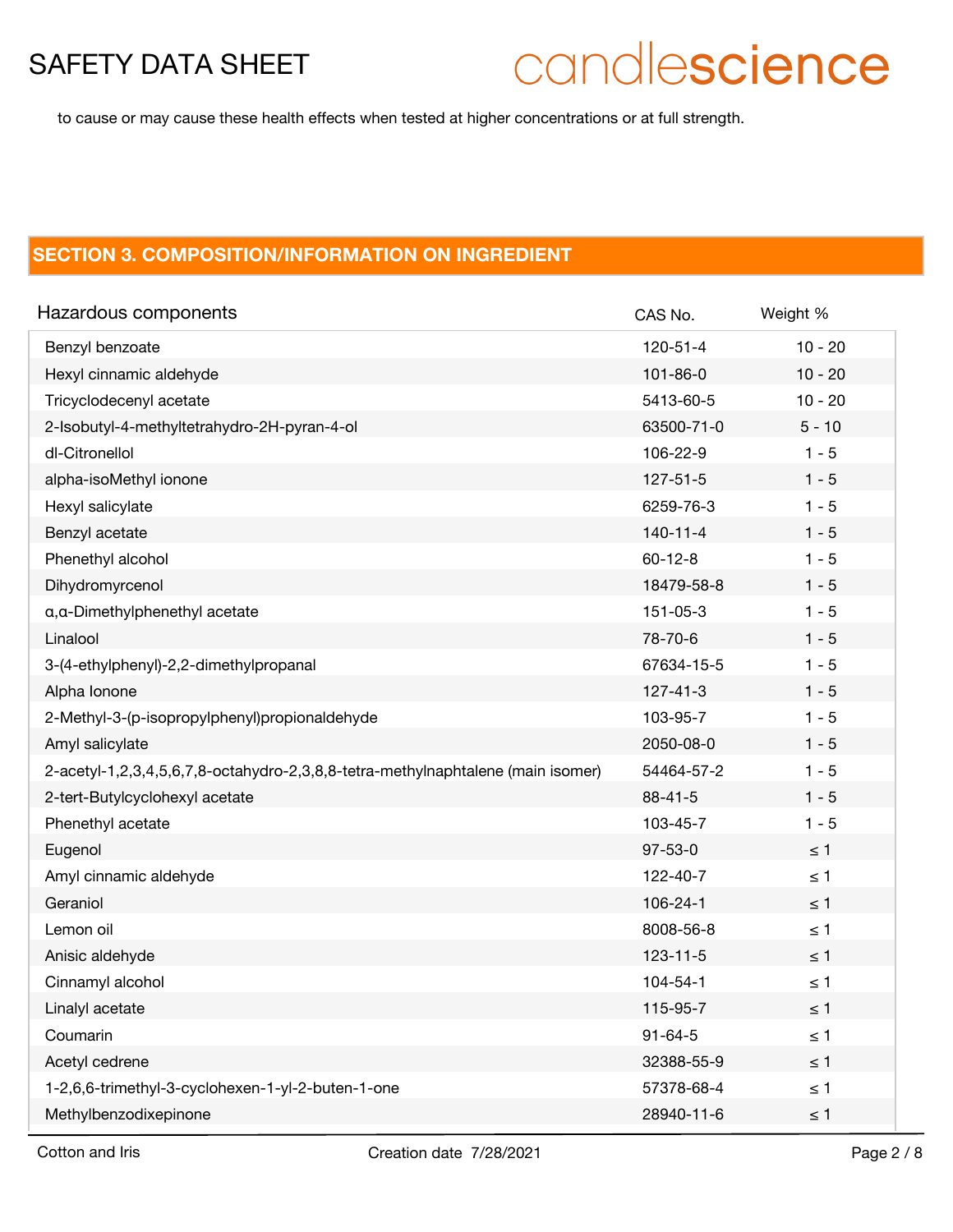# candlescience

| trans-Anethole                            | 4180-23-8  |            |
|-------------------------------------------|------------|------------|
| Allyl (3-methylbutoxy) acetate            | 67634-00-8 |            |
| 2,4-dimethylcyclohex-3-ene-1-carbaldehyde | 68039-49-6 | $\leq 0.1$ |

# **SECTION 4. FIRST AID MEASURES**

### Inhalation:

If inhaled, remove to fresh air. Seek medical attention immediately.

### Skin contact:

Wash affected areas with soap and water. Seek medical advice if symptoms persist or develop. Remove contaminated clothes.

### Eye contact:

Flush eyes with water for at least 15 minutes. Remove contact lenses. Seek medical advice if symptoms persist or develop.

Ingestion:

Do not induce vomiting unless advised by poison control or physician. Never give anything by mouth to an unconscious person. Seek medical attention immediately.

### Most important symptoms:

No information available.

Indication of immediate medical attention:

Treat symptomatically.

### General information:

If medical advice/attention is needed, have this safety data sheet or label at hand and seek medical advice immediately.

## **SECTION 5. FIREFIGHTING MEASURES**

Suitable extinguishing media:

Foam, carbon dioxide, or dry chemical.

### Unsuitable extinguishing media:

Avoid use of water in extinguishing fires.

### Specific hazards:

During fire, gases hazardous to health may be formed. Do not allow run-off from fire fighting to enter drains or water courses.

Special fire fighting procedures:

Wear self-contained breathing apparatus for firefighting. Move containers from fire area if it can be done safely. Use water spray jet to protect personnel and to cool endangered containers.

## **SECTION 6. ACCIDENTAL RELEASE MEASURES**

Personal precautions, protective equipment and emergency procedures:

Evacuate personnel to safe areas. Remove all sources of ignition. Ensure adequate ventilation. Keep people away from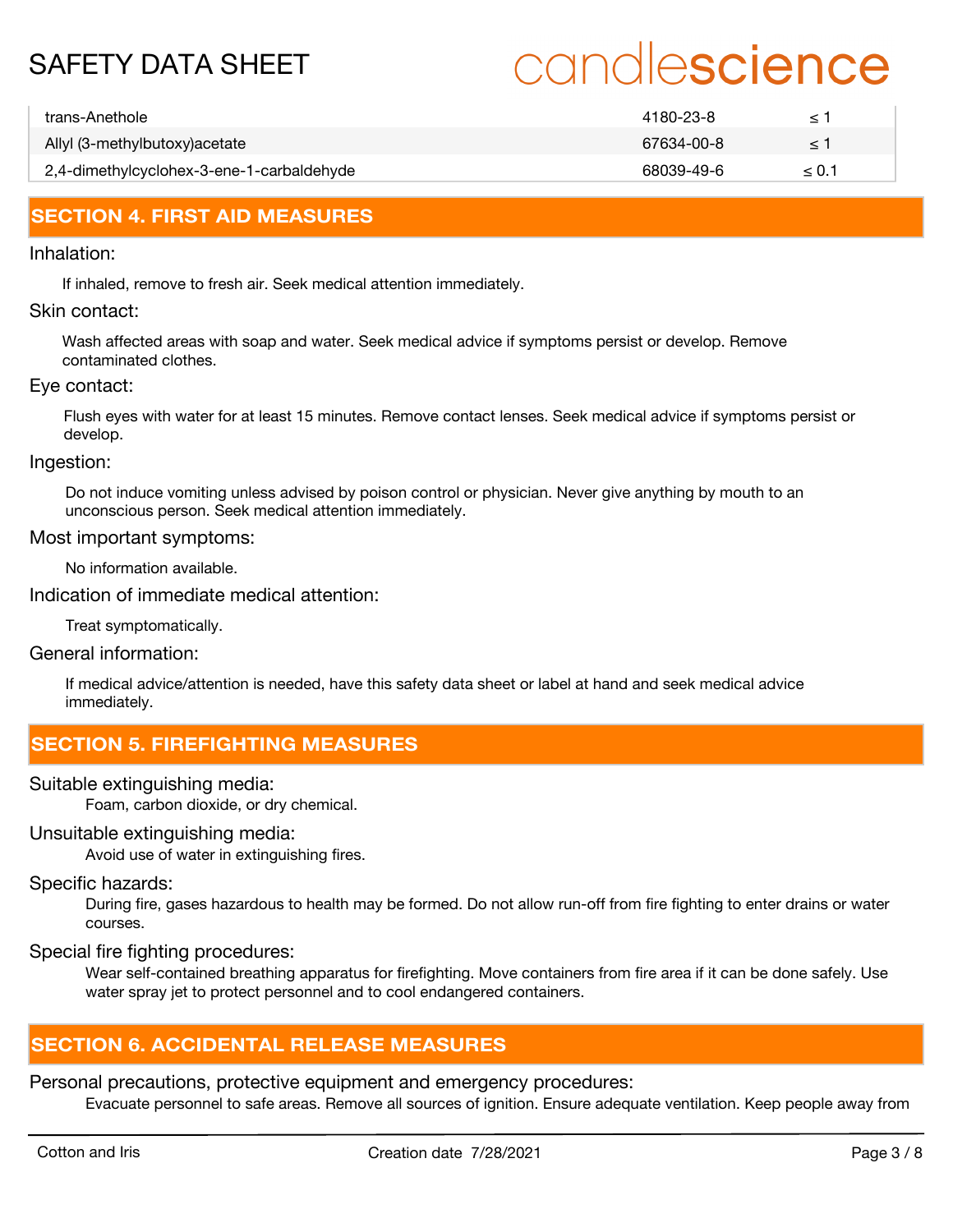# candlescience

and upwind of spill/leak. Wear appropriate protective equipment and clothing during clean-up.

### Environmental precautions:

Do not allow to enter into soil/subsoil. Do not allow to enter into surface water or drains. Dispose of in accordance with local regulations. Local authorities should be advised if significant spillage cannot be contained.

### Methods and materials for containment and cleaning up:

Soak up with inert absorbent material (e.g. sand, silica gel, vermiculite). Keep in suitable and closed containers for disposal. Clean contaminated floors and objects thoroughly while observing environmental regulations.

## **SECTION 7. HANDLING AND STORAGE**

### Precautions for safe handling:

Avoid contact with skin and eyes. Avoid prolonged inhalation of vapors. Wash hands and other exposed areas with mild soap and water before eating, drinking or smoking and when leaving work. Handle in accordance with good industrial hygiene and safety practices.

### Conditions for safe storage, including any incompatibilities:

Store in tightly closed and upright container in a cool, dry, ventilated area. Store away from light, heat, and sources of ianition.

# **SECTION 8. EXPOSURE CONTROLS/PERSONAL PROTECTION**

### Exposure Guidelines:

ACGIH: dl-Citronellol (CAS 106-22-9) TWA 5 ppm

ACGIH: Geraniol (CAS 106-24-1) TWA 5 ppm

ACGIH: Benzyl acetate (CAS 140-11-4) TWA 10 ppm

CAL PEL: Benzyl acetate (CAS 140-11-4) PEL 10ppm (61 mg/m<sup>3</sup>)

### Appropriate Engineering Controls:

### **Ventilation:**

Use engineering controls to maintain airborne levels below exposure limit requirements or guidelines. If there are no applicable exposure limit requirements or guidelines, use only with adequate ventilation. Local exhaust ventilation may be necessary for some operations.

### Personal Protective Equipment:

### **Eye protection:**

Ensure that eyewash stations and safety showers are close to the workstation location. Chemical resistant goggles must be worn.

### **Hand protection:**

Wear chemical resistant gloves suitable for this material as determined by a hazard assessment. Gloves should be discarded and replaced if there is any indication of degradation or chemical breakthrough.

### **Skin and body protection:**

Wear protective clothing suitable for this material as determined by a hazard assessment.

### **Respiratory protection:**

Respiratory protection should be worn when workplace exposures exceed exposure limit requirements or guidelines. If there are no applicable exposure limits or guidelines, use an approved respirator where there is a potential for adverse effects, including but not limited to respiratory irritation or odor, where indicated or required by the exposure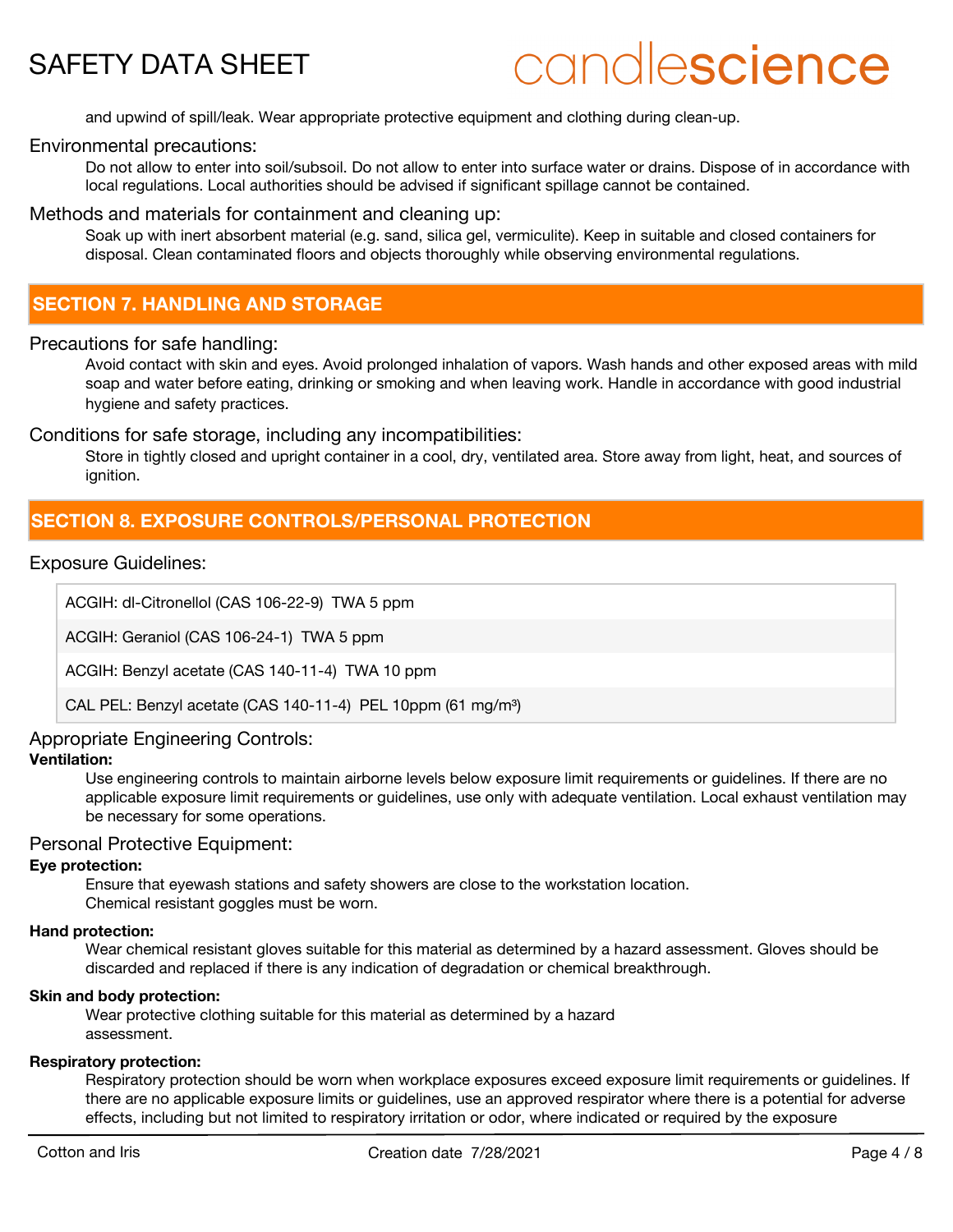# candlescience

assessment. Selection of air-purifying or positive-pressure supplied air will depend on the results of the exposure assessment which includes an evaluation of the specific operations and the actual or potential airborne concentrations. The type of cartridge or filter to be used must be selected and approved for the chemical, class, or classes of chemicals likely to be encountered in the workplace. For emergency conditions, use an approved positive-pressure self-contained breathing apparatus.

#### **General hygiene considerations:**

Handle in accordance with good industrial hygiene and safety practice. Remove contaminated clothing and protective equipment before entering eating areas. Wash hands before breaks and immediately after handling the product.

## **SECTION 9. PHYSICAL AND CHEMICAL PROPERTIES**

| Appearance:                                   | Liquid           |
|-----------------------------------------------|------------------|
| Color:                                        | Yellow           |
| Odor:                                         | Characteristic   |
| Odor threshold:                               | N/A              |
| pH:                                           | N/A              |
| Melting point:                                | N/A              |
| Boiling point:                                | N/A              |
| Flashpoint:                                   | 100 °C<br>212 °F |
| Evaporation Rate (Butyl Acetate = 1): $N/A$   |                  |
| Flammability (solid, gas):                    | N/A              |
| Upper lower flammability or explosive limits: | N/A              |
| Vapor density (Air=1):                        |                  |
| Vapor pressure:                               | 0.022            |
| Specific gravity (H2O=1):                     | 1.003            |
| Solubility in water:                          | No               |
| Solubility in other solvents:                 | N/A              |
| Partition coefficient: n-octanol/water:       | N/A              |
| Auto-ignition temperature:                    | N/A              |
| Decomposition temperature: N/A                |                  |
| Kinematic viscosity:                          | N/A              |
| Dynamic viscosity:                            | N/A              |
| Explosive properties:                         | N/A              |
| Oxidizing properties:                         | N/A              |
| Refractive index:                             | N/A              |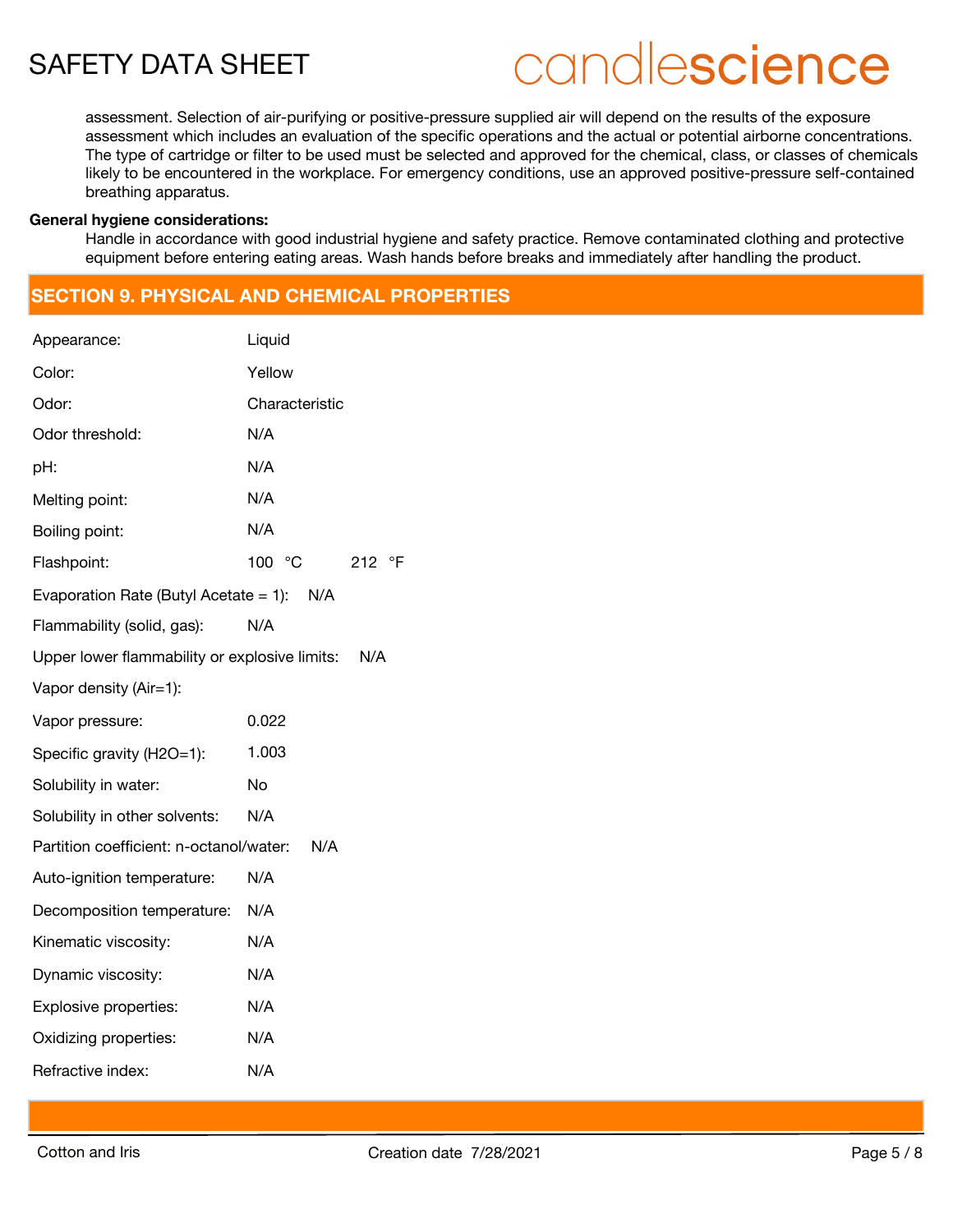# candlescience

# **SECTION 10. STABILITY AND REACTIVITY**

### **Chemical stability:**

The product is stable and non-reactive under normal conditions of use, storage and transport.

### **Possibility of hazardous reactions:**

Material is stable under normal conditions.

### **Conditions to avoid:**

Heat, flames and sparks. Temperature extremes and direct sunlight.

#### **Incompatible materials:**

Strong oxidizing agents. Strong acids. Strong Bases.

### **Hazardous decomposition products:**

No hazardous decomposition products are known.

### **SECTION 11. TOXICOLOGICAL INFORMATION**

### **Acute oral toxicity:**

ATE >1000 mg/kg, ≤2000 mg/kg

### **Acute dermal toxicity:**

N/A

#### **Acute inhalation toxicity:**

N/A

### **Skin corrosion/irritation:**

Causes skin irritation

### **Serious eye damage/eye irritation:**

Causes serious eye irritation

#### **Respiratory or skin sensitization:**

May cause an allergic skin reaction

### **Mutagenicity:**

N/A

### **Reproductive toxicity:**

N/A

### **Carcinogenicity:**

N/A

Please note: Mixtures have not been tested for health hazards. The health hazard information presented is provided in accordance with US 29 CFR 1910.1200 and is based on the testing of individual components which have been shown to cause or may cause these health effects when tested at higher concentrations or at full strength.

### **SECTION 12. ECOLOGICAL INFORMATION**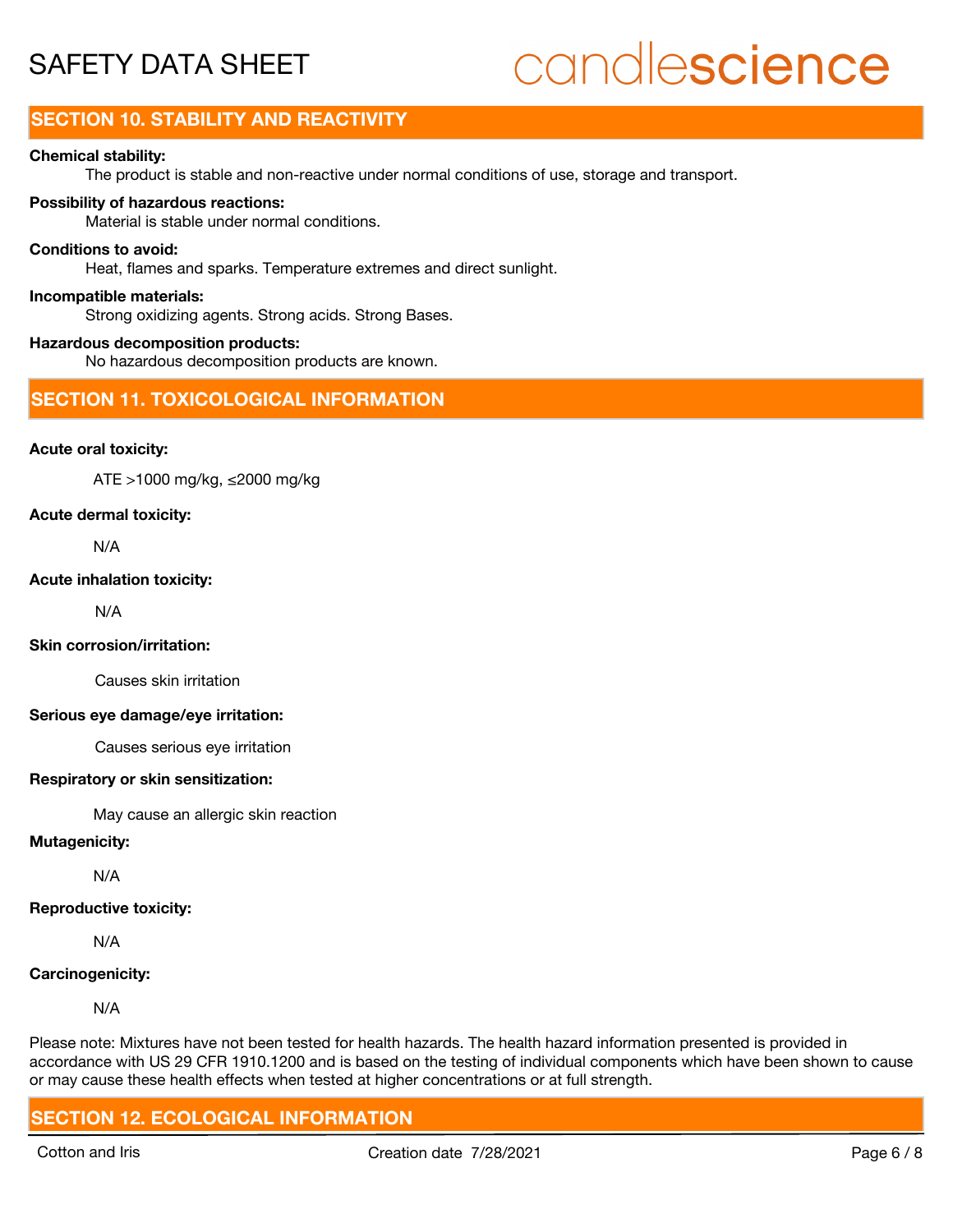### **Ecotoxicity:**

Very toxic to aquatic life with long lasting effects

### **Persistence and Degradability:**

N/A

**Bioaccumulation:**

N/A

### **Other Adverse Effects:**

N/A

# **SECTION 13. DISPOSAL CONSIDERATIONS**

### **Disposal instructions:**

Collect and reclaim or dispose in sealed containers at licensed waste disposal site. Do not allow this material to drain into sewers/water supplies. Do not contaminate ponds, waterways or ditches with chemical or used container. Dispose of contents/container in accordance with local/regional/national/international regulations.

### **Local disposal regulations:**

Dispose in accordance with all applicable regulations.

### **Hazardous waste code:**

The waste code should be assigned in discussion between the user, the producer and the waste disposal company.

### **Waste from residues/unused products:**

Dispose of in accordance with local regulations. Empty containers or liners may retain some product residues. This material and its container must be disposed of in a safe manner.

### **Contaminated packaging:**

Since emptied containers may retain product residue, follow label warnings even after container is emptied. Empty containers should be taken to an approved waste handling site for recycling or disposal.

## **SECTION 14. TRANSPORT INFORMATION**

| <b>IATA UN Number:</b>               | <b>UN 3082</b>                                                       |
|--------------------------------------|----------------------------------------------------------------------|
| <b>IATA UN Proper Shipping Name:</b> | Environmentally hazardous substance, liquid, n.o.s (BENZYL BENZOATE) |
| <b>IATA Transport Hazard Class:</b>  | 9                                                                    |
| <b>IATA Packing group:</b>           | Ш                                                                    |
| <b>IATA Environmental Hazards:</b>   | N/A                                                                  |
| <b>IATA ERG Codes:</b>               | N/A                                                                  |
| <b>IATA Special Precautions:</b>     | N/A                                                                  |
| <b>IATA Other Information:</b>       | N/A                                                                  |
| <b>IMDG UN Number:</b>               | <b>UN 3082</b>                                                       |
| <b>IMDG UN Proper Shipping Name:</b> | Environmentally hazardous substance, liquid, n.o.s (BENZYL BENZOATE) |
| <b>IMDG Transport Hazard Class:</b>  | 9                                                                    |